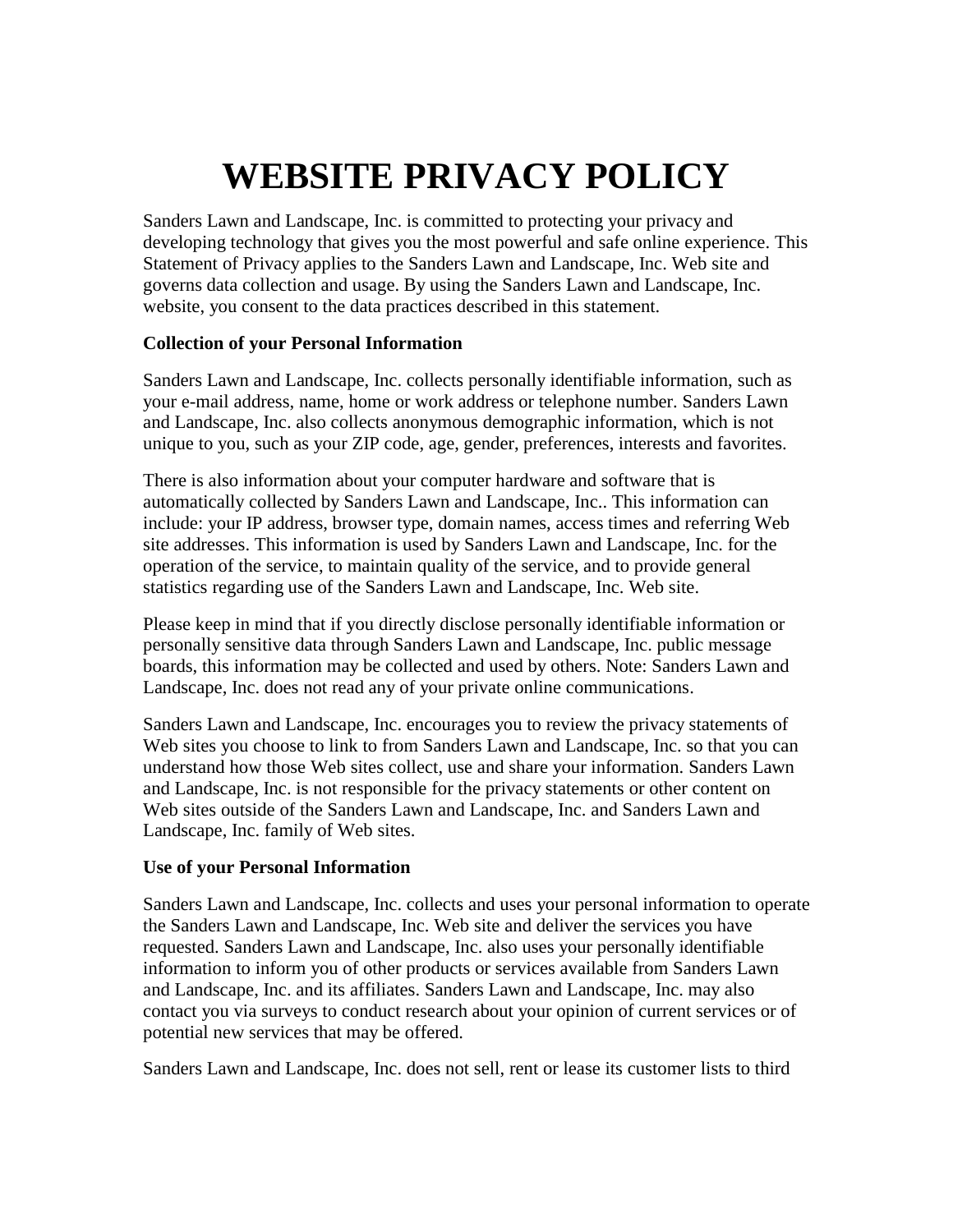parties. Sanders Lawn and Landscape, Inc. may, from time to time, contact you on behalf of external business partners about a particular offering that may be of interest to you. In those cases, your unique personally identifiable information (e-mail, name, address, telephone number) is not transferred to the third party. In addition, Sanders Lawn and Landscape, Inc. may share data with trusted partners to help us perform statistical analysis, send you email or postal mail, provide customer support, or arrange for deliveries. All such third parties are prohibited from using your personal information except to provide these services to Sanders Lawn and Landscape, Inc., and they are required to maintain the confidentiality of your information.

Sanders Lawn and Landscape, Inc. does not use or disclose sensitive personal information, such as race, religion, or political affiliations, without your explicit consent.

Sanders Lawn and Landscape, Inc. keeps track of the Web sites and pages our customers visit within Sanders Lawn and Landscape, Inc., in order to determine what Sanders Lawn and Landscape, Inc. services are the most popular. This data is used to deliver customized content and advertising within Sanders Lawn and Landscape, Inc. to customers whose behavior indicates that they are interested in a particular subject area.

Sanders Lawn and Landscape, Inc. Web sites will disclose your personal information, without notice, only if required to do so by law or in the good faith belief that such action is necessary to: (a) conform to the edicts of the law or comply with legal process served on Sanders Lawn and Landscape, Inc. or the site; (b) protect and defend the rights or property of Sanders Lawn and Landscape, Inc.; and, (c) act under exigent circumstances to protect the personal safety of users of Sanders Lawn and Landscape, Inc., or the public.

#### **Use of Cookies**

The Sanders Lawn and Landscape, Inc. Web site use "cookies" to help you personalize your online experience. A cookie is a text file that is placed on your hard disk by a Web page server. Cookies cannot be used to run programs or deliver viruses to your computer. Cookies are uniquely assigned to you, and can only be read by a web server in the domain that issued the cookie to you.

One of the primary purposes of cookies is to provide a convenience feature to save you time. The purpose of a cookie is to tell the Web server that you have returned to a specific page. For example, if you personalize Sanders Lawn and Landscape, Inc. pages, or register with Sanders Lawn and Landscape, Inc. site or services, a cookie helps Sanders Lawn and Landscape, Inc. to recall your specific information on subsequent visits. This simplifies the process of recording your personal information, such as billing addresses, shipping addresses, and so on. When you return to the same Sanders Lawn and Landscape, Inc. Web site, the information you previously provided can be retrieved, so you can easily use the Sanders Lawn and Landscape, Inc. features that you customized.